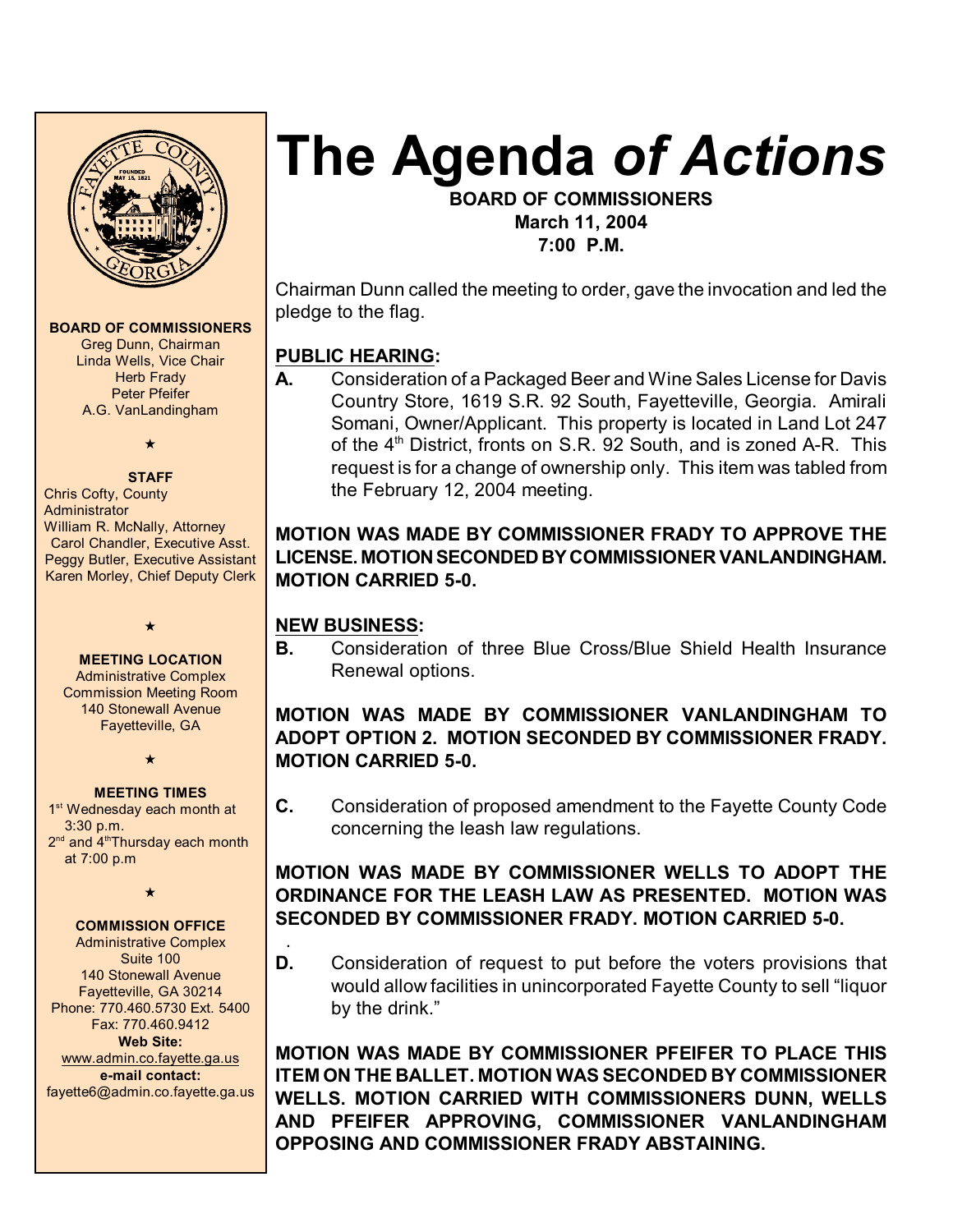**Agenda of Action March 11, 2004 Page 2**

# **CONSENT AGENDA: MOTION WAS MADE TO APPROVE THE CONSENT AGENDA AS PRESENTED WITH THE EXCEPTION OF ITEM NO. 4 BEING WITHDRAWN FOR DISCUSSION. MOTION WAS SECONDED BY COMMISSIONER VANLANDINGHAM. MOTION CARRIED 5-0.**

- **1.** Approval of request to accept Olivia Estates and Wrightsburg Estates as street light districts as recommended by Ron Salmons, Director of Leisure Services and Development.
- **2.** Approval of request to award the low bidder, Utility Partners of America, the Water Meter Installation bid as recommended by Tim Jones, Director of Purchasing.
- **3.** Approval of request to increase miscellaneous revenue and to increase the Library's public relations expenditure account as recommended by Chris Snell, Director of Library Services.
- **4.** Approval of request to place a sign on the Old Courthouse lawn May 22-June 5 to advertise the Fayette County Humane Society's fundraiser.

# **THIS ITEM WAS TABLED UNTIL A POLICY IS ADOPTED**.

- **5.** Approval of reappointments of Billy Shaw, Billy Gunnin and Ed Quattlebaum to the Recreation Commission to remove conflicts in old records.
- **6.** Approval of reappointment of Randy Hayes to the Fayette County Development Authority, term to begin April 10, 2004 and to expire April 9, 2008.

## **PUBLIC COMMENT:**

Members of the public are allowed up to five minutes each to address the Board on issues of concern other than those items which are on this evening's agenda.

# **CARRIE KLARL, 203 MANN ROAD, FAYETTE COUNTY, DISCUSSED MANN ROAD AND TRICKUM CREEK ROAD IN REGARDS TO THE MASTER TRANSPORTATION PLAN.**

# **STAFF REPORTS:**

**ATTORNEY MCNALLY:** Attorney McNally asked for an executive session to discuss three real estate items and one legal item.

**MOTION WAS MADE BY COMMISSIONER WELLS TO ADJOURN TO EXECUTIVE SESSION TO DISCUSS THREE REAL ESTATE ITEMS AND ONE LEGAL ITEM. MOTION WAS SECONDED BY COMMISSIONER PFEIFER. MOTION CARRIED 5-0.**